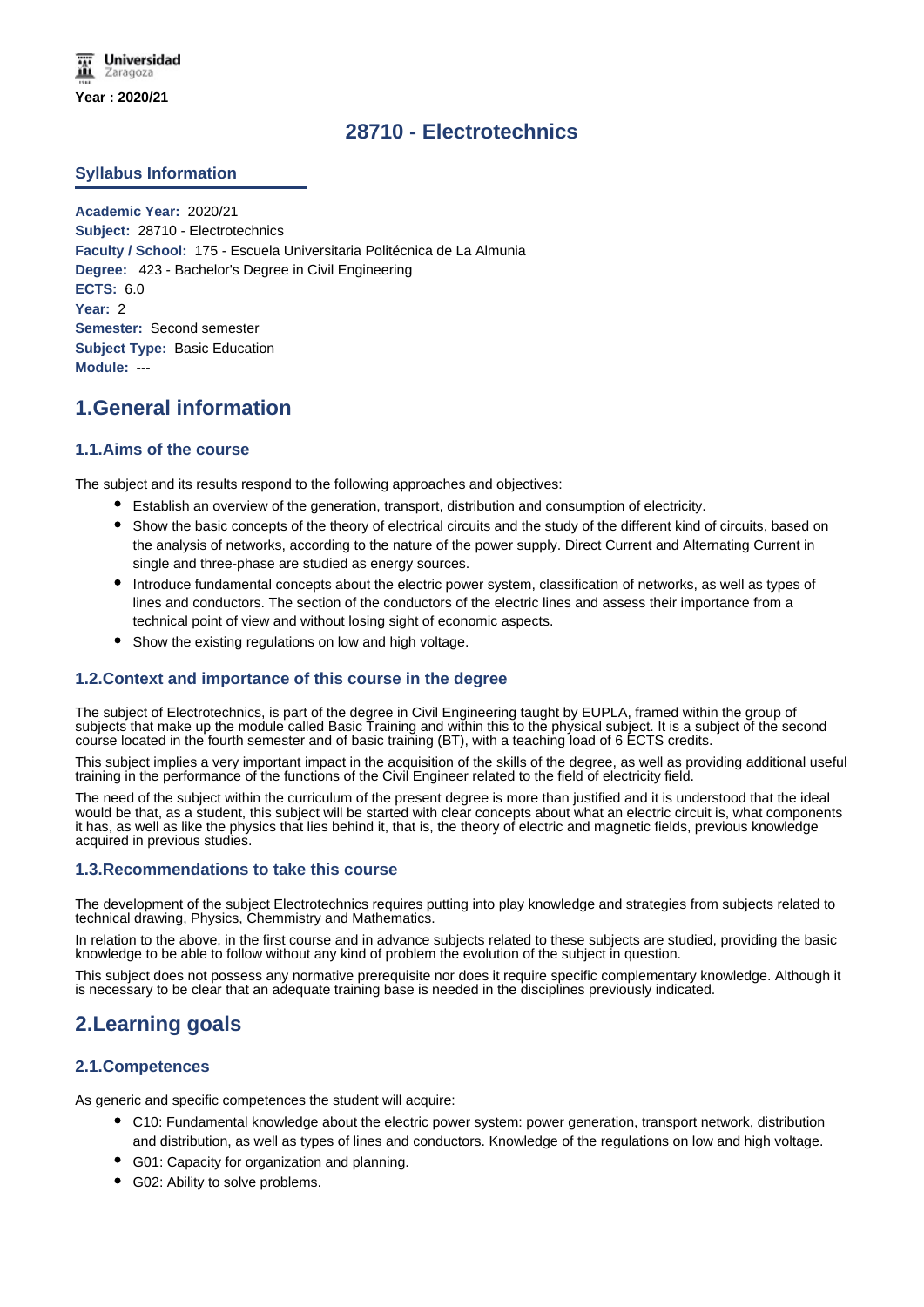- G03: Ability to make decisions.
- G04: Aptitude for oral and written communication of the native language.
- G05: Capacity for analysis and synthesis.
- G06: Information management capacity.
- G07: Ability to work as a team.
- G08: Capacity for critical reasoning.
- G09: Ability to work in an interdisciplinary team.
- G10: Ability to work in an international context.
- G11: Capacity for improvisation and adaptation to face new situations.
- G12: Leadership aptitude.
- G13: Positive social attitude in the face of social and technological innovations.
- G14: Capacity for reasoning, discussion and exposition of ideas.
- G15: Ability to communicate through the word and the image.
- G16: Ability to search, analyze and select information.
- G17: Capacity for autonomous learning.
- G23: Understand and understand respect for fundamental rights, equal opportunities for women and men, universal accessibility for people with disabilities, and respect for the values of the culture of peace and democratic values.
- G24: Encourage entrepreneurship.
- G25: Knowledge of information and communication technologies.

## **2.2.Learning goals**

Acquire the fundamentals of electrical engineering and its application in Civil Engineering.

## **2.3.Importance of learning goals**

This subject has a marked engineering character, that is, it offers training with application contents and immediate development in the labor and professional market. Through the achievement of the relevant learning results, the necessary capacity is obtained for the understanding of the operation of circuits and power lines, which will be absolutely essential for the design and implementation of any application, plant, process, etc. included within the scope of Civil Engineering.

# **3.Assessment (1st and 2nd call)**

## **3.1.Assessment tasks (description of tasks, marking system and assessment criteria)**

To pass the course, the student must demonstrate that he has achieved the expected learning results through one of the following procedures:

#### **CONTINUOUS ASSESSMENT**

In order for students to be eligible, students must attend at least 80% of the face-to-face classes (master classes, practicals, technical visits, etc.)

Following the spirit of Bologna, regarding the degree of involvement and continued work of the student throughout the course, the evaluation of the subject contemplates the continuous assessment system, as the most consistent to be in line with the guidelines set by the new framework of the EEES.

The continuous assessment system will have the following group of qualifying activities:

**Exercises, theoretical questions and individual activities in class:** Active participation in the entire teaching-learning process, solving theoretical and practical exercises indicated by the teacher both in class and outside, it will contribute up to 10% to the final grade for the subject.

**Laboratory practices:** Practices corresponding to each of the subject blocks susceptible of it, will be carried out. These will serve to assimilate and apply the concepts seen in theory.

These practices will be carried out individually or in groups, depending on the difficulty of the practice. Each student individually must make a practice report in which the calculations and analyzes prior to carrying it out must be contained, comparing this analysis with the measurements made in the laboratory and showing correct operation. In addition, you must include the methodology followed during the practice. This report must be submitted for correction before the next class.

The delivery of the previous analysis, the assessment of the dynamics followed for the correct execution and operation, together with the memories of the practices, if they are delivered correctly, completely and within the required time period, will contribute 15% to the final grade of the subject.

The completion of the practices is mandatory to be eligible for the continuous assessment system, as well as achieving a minimum grade of 30% in each of them to average.

If any student cannot attend the practical classes in a justified way or will not reach the minimum to average in one of the practices, an extraordinary session will be enabled so that the unsuccessful practice can be completed to pass the subject.

**Proposed works:** The teacher will propose different works to be carried out individually or in groups. They will be compulsory, both the memory of the works and the public exhibition / defense of them will be evaluated. The note corresponding to the defense and the memory will be the arithmetic mean of both parties. This activity will contribute up to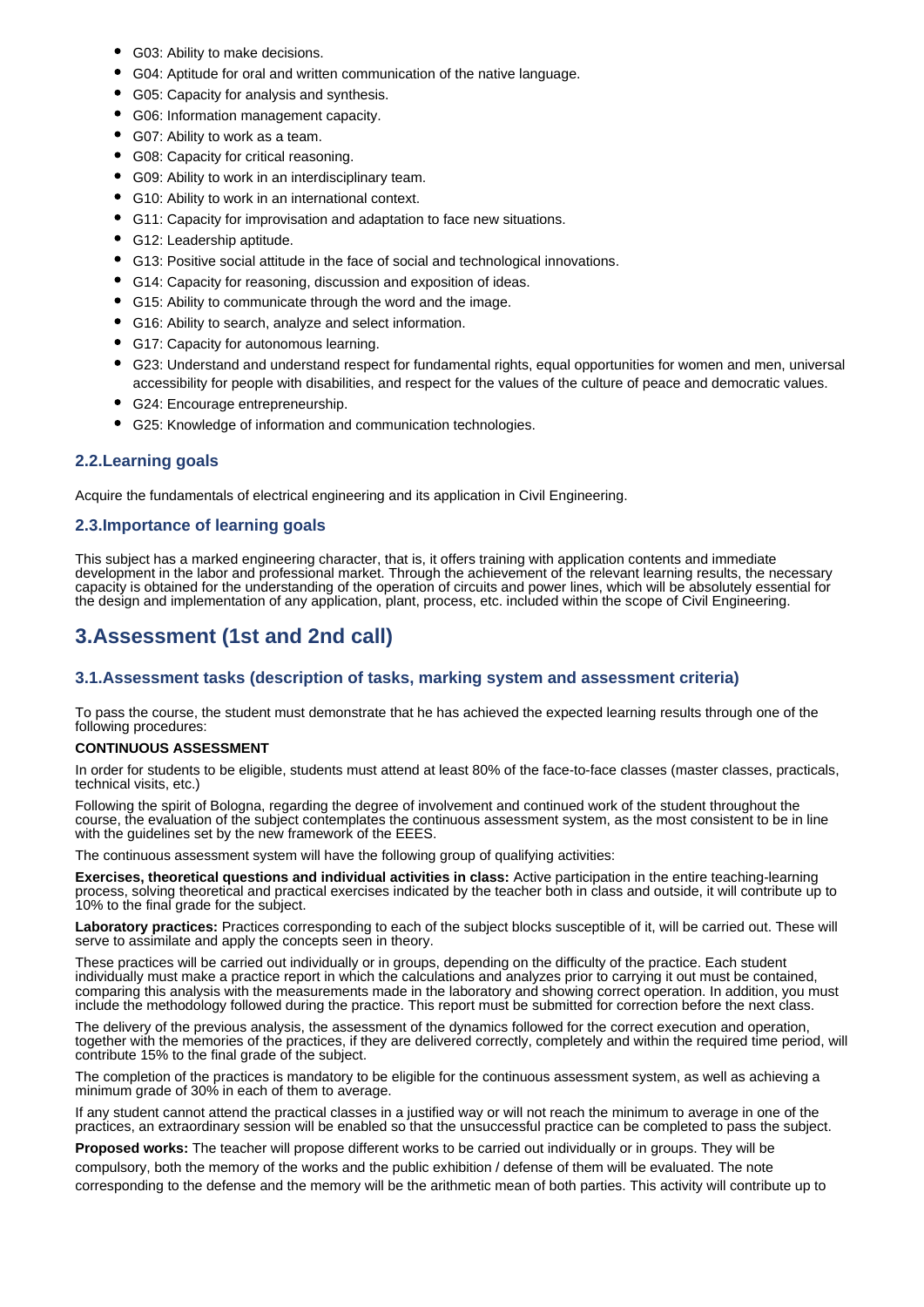20% to the final grade for the course, to take this grade into account, the works must be delivered on the dates set, if they are not delivered on time and form, they will be evaluated with a 0.

**Written tests:** They will be carried out to regulate the distribution of effort over time. Said tests will include theoretical and / or practical questions of the different subjects to be evaluated, the number of tests will be between two and / or three throughout the semester. This activity will contribute 55% to the final grade for the course.

The following table serves as a summary of the above:

| Activities of the continuous assessment system                      | Weighting  |
|---------------------------------------------------------------------|------------|
| Exercises, theoretical questions and individual activities in class | 10%        |
| Laboratory practices                                                | 15%        |
| Proposed works                                                      | <b>20%</b> |
| Written tests                                                       | 55%        |

Prior to the first official call, the teacher will notify each student whether or not they have passed the subject based on the use of the continuous assessment system, based on the sum of the scores obtained in the different activities, each contributing a minimum of 30%. In case of not passing in this way, the student will have two additional calls to do so (global assessment test), on the other hand, the student who has passed the course through this dynamic, may also choose the global assessment test, on first call, to upload a note but never to download.

The evaluation criteria to be followed for the activities of the continuous evaluation system are:

**Exercises, theoretical questions and individual activities in class:** The active participation of the student will be taken into account, answering the questions promptly posed by the teacher in the daily course of the class, their fluency and oral expression and the qualification of the exercises theoretical-practical to be solved both in the classroom and outside it. All activities will contribute in the same proportion to the total mark of said block, being valued from 0 to 10 points. At least 80% of said activities must be carried out to qualify for the continuous evaluation system.

**Laboratory practices:** In each one of the practices the previous preparation of the practice will be valued, which will be delivered on the day it is carried out, having a weight of 10% in this section; the dynamics followed for its correct execution and operation, as well as the problems raised in its development, the specific weight of this section being 30% of the total mark for the practice. The remaining 60% will be devoted to the qualification of the report presented, that is, if the required data is correct and the questions asked have been answered correctly. The score of each practice will be from 0 to 10 points and never less than 3, since, if it is not considered suspended and must be repeated in the session enabled for this purpose. correcting what is not correct. The final grade for all the practices will be the arithmetic mean of all of them.

**Proposed works:** Their approach and correct development, the writing and coherence of the treated, as well as the achievement of results and the final conclusions obtained, will be valued. The oral presentation and the defense of them will also be valued when presenting the works in public. The grade corresponding to the defense and the memory will be the arithmetic mean of both parties. The score will range from 0 to 10 points. The weight of the works will vary between 30% and 70% depending on the number of works proposed during the semester and the estimated work hours for their completion.

**Written tests:** They will consist of the typical written exam scored from 0 to 10 points. The final grade will be given by the arithmetic mean of the tests, as long as there is no unit grade below 3 points, in this case the activity will be suspended. The approach and the correct resolution will be valued, as well as the justification of the methodology used when solving the exercises. Particularizing, for each of the tests will have the following:

- Test 1: It will consist of one or two theoretical / practical exercises related to the content of topics 2 to 3.
- Test 2: It will consist of one or two theoretical / practical exercises related to the content of topics 4 to 5.
- Test 3: It will consist of one or two theoretical / practical exercises related to the content of topics 6 to 8.

The weight of the tests will respond to the following formula: TESTING NOTE = TEST1 ? (35%) + TEST2 ? (35%) + TEST3 ? (30%)

#### **GLOBAL TEST**

If the student does not opt ??for the continuous assessment system, either due to his personal situation, cannot adapt to the work rate required by the continuous evaluation system, has suspended or wants to increase his grade, having participated in said methodology of evaluation, following the regulations of the University of Zaragoza, a global test will be scheduled for both laboratory practices and a written exam.

In the same way as the continuous assessment methodology, the global assessment test must be aimed at verifying if the learning results have been achieved.

Students who choose the global assessment test must carry out the following qualifying activities:

**Laboratory practice exam:** It will consist of a test in which the student must solve, in the laboratory, a series of exercises of a level similar to the practices carried out during the continuous assessment, which will be evaluated from 0 to 10. The justification must also be submitted theoretical exercise as the results obtained during the practice. Its value in the final grade will be 15%.

**Proposed works:** During the course different works will be proposed to be done individually or in groups. They will be compulsory, both the memory of the works and the public exhibition / defense of them will be evaluated. The note corresponding to the defense and the memory will be the arithmetic mean of both parties. This activity will contribute up to 20% to the final grade, to take this grade into account, the works must be delivered on the dates set, if they are not delivered on time and form, they will be evaluated with a 0.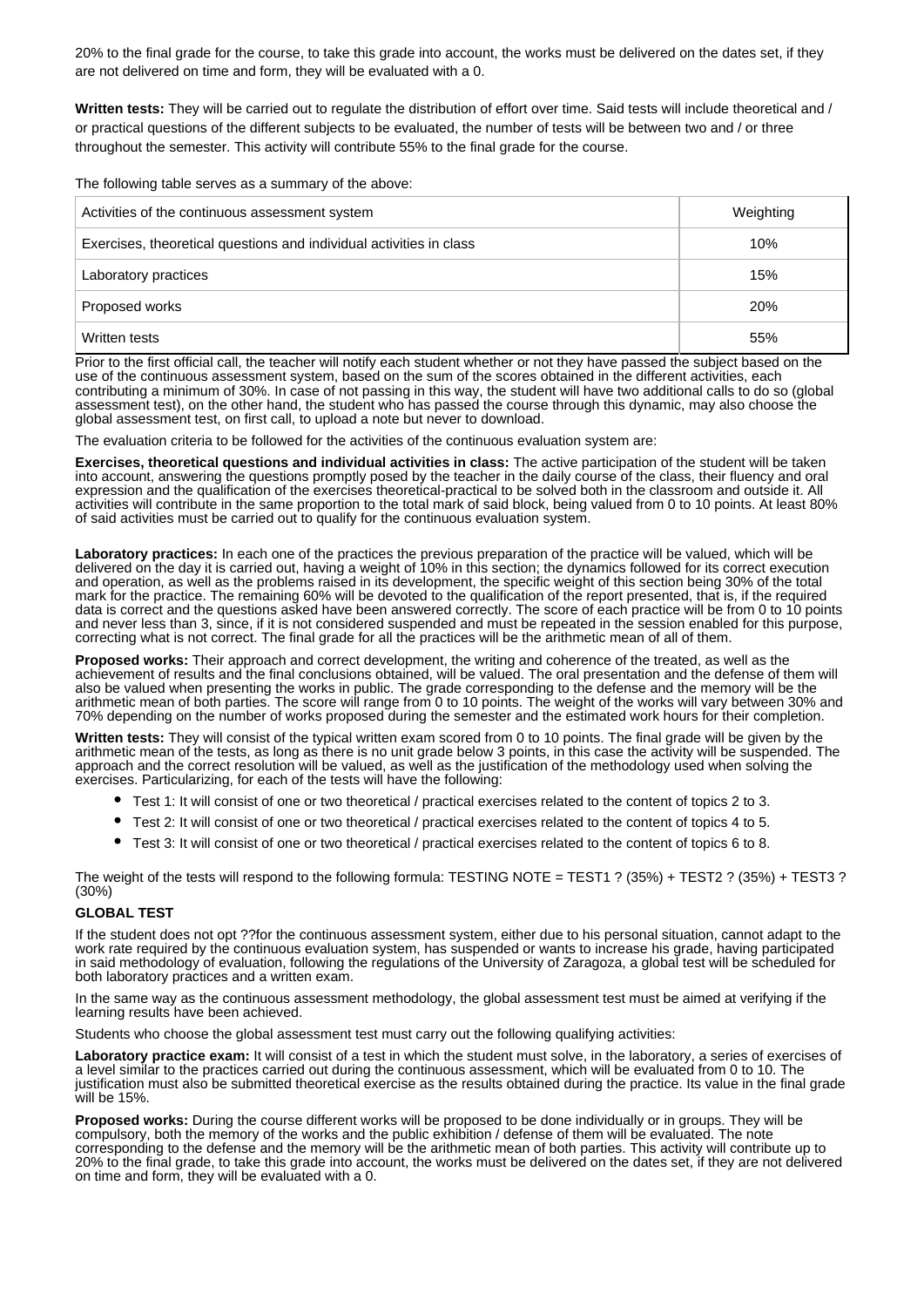**Written exam:** It will consist of solving exercises of theoretical and / or practical application with similar characteristics to those solved during the conventional development of the subject, carried out over a period of three hours. This test will be unique with exercises representative of the topics, contributing 70% to the final grade for the course.

As a summary of the aforementioned, the following weighting table of the grading process of the different activities has been designed in which the global assessment test of the subject has been structured.

| Activities of the global test system | Weighting |
|--------------------------------------|-----------|
| Laboratory practices                 | 15%       |
| Proposed works                       | 15%       |
| Written tests                        | 70%       |

The course will have been passed based on the sum of the scores obtained in the different activities carried out, exceeding 50%, each contributing a minimum of 30%.

For those students who have suspended the continuous assessment system, but some of their activities, with the exception of written assessment tests, have been carried out may promote them to the global assessment test, and it may be the case that they only have to do the written exam.

All the activities included in the global assessment test, with the exception of the written exam, may be promoted to the next official call, within the same academic year.

The evaluation criteria to be followed for the activities of the global test will be the same as those defined for the continuous assessment system, taking into account that the written exam will consist of one or two exercises for each block.

The weighting of the notes of each block will be as follows:

TEST GRADE = BLOCK1 ? (35%) + BLOCK2 ? (35%) + BLOCK3 ? (30%)

# **4.Methodology, learning tasks, syllabus and resources**

## **4.1.Methodological overview**

A strong interaction between the teacher/student is promoted. This interaction is brought into being through a division of work and responsibilities between the students and the teacher. Nevertheless, it must be taken into account that, to a certain degree, students can set their learning pace based on their own needs and availability, following the guidelines set by the teacher.

The methodology followed in this course is oriented towards the achievement of the learning objectives. A wide range of teaching and learning tasks are implemented, such as:

- Theory sessions: Theoretical activities taught in a fundamentally expository way by the teacher, in such a way that the theoretical supports of the subject are exposed, highlighting the fundamental, structuring them in topics and / or sections and relating them to each other.
- Practice sessions: The teacher solves problems or practical cases for illustrative purposes. This type of teaching complements the theory presented in the master classes with practical aspects.
- Laboratory sessions: The total group of the master classes will be divided into several, according to the number of students enrolled, so that smaller groups of two or three students are formed. The students will carry out tests, measurements, assemblies, etc. in the laboratories in the presence of the internship teacher.
- Group tutorials: Scheduled learning follow-up activities in which the teacher meets with a group of students to guide their autonomous learning tasks and to supervise directed work or that require a very high degree of advice from the teacher.
- Individual tutorials: These are carried out through personalized attention, individually, from the teacher in the department. They aim to help solve the doubts that the students encounter, especially those who for various reasons cannot attend group tutoring or need more personalized punctual attention. These tutorials may be face-to-face or virtual.

#### **If classroom teaching were not possible due to health reasons, it would be carried out on-line.**

# **4.2.Learning tasks**

This course is organized as follows:

Generic face-to-face activities:

- **Theory sessions**: The theoretical concepts of the course are explained and illustrative examples are developed as a support to the theory when necessary.
- **Practice sessions**: Problems and practical cases are carried out, complementary to the theoretical concepts studied.
- **Laboratory sessions.** Teachers will supervise students' activities.

Generic non-face-to-face activities: